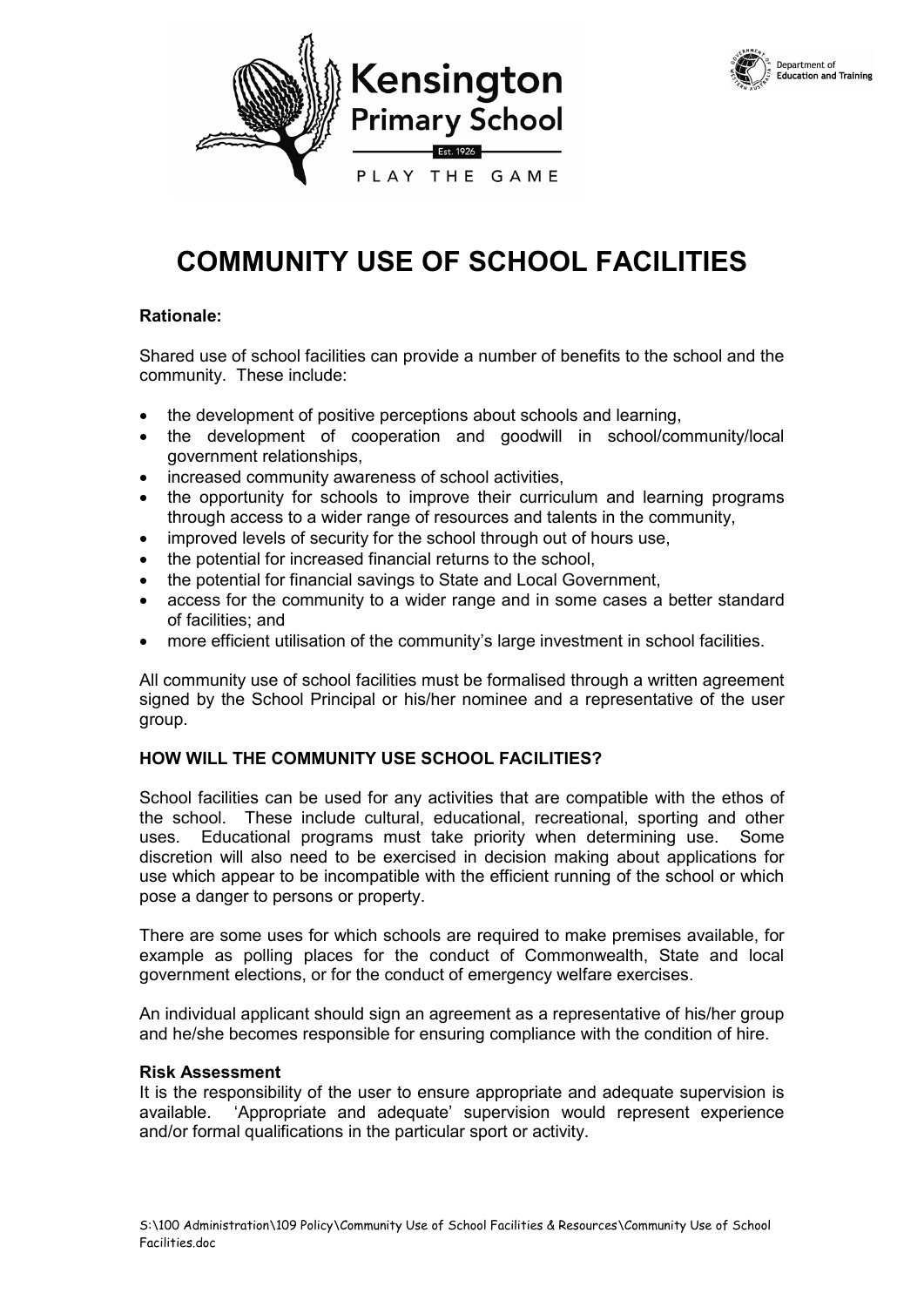### **PROHIBITED USES**

Kensington Primary School will not permit activities which are inconsistent with the educational aim of the school or which interfere with its operations. These include:

- activities which might bring the school into disrepute,
- activities likely to cause damage or risk to school buildings or property,
- activities which create excessive noise or pose a nuisance to nearby residents,
- gambling or illegal activities.

### **Tobacco and Alcohol**

Education Department policy on the use of alcohol and smoking on school premises must be observed.

### **Smoking is Prohibited**

Alcohol consumption may be permitted under the following quidelines:

- through the application for a special licence through the licensing court,
- provided that the consumption is outside of school hours and not in the vicinity of school children,
- the user group to have clear responsibility for supervision, cleaning etc.,
- the Principal's approval has been received.

### **AUTHORITY TO APPROVE USE**

Approval to use school facilities rests with the Principal. The Principal may care to delegate that authority from time to time to another staff member or other nominated representatives such as a member of the P&C or the School Council.

### **SECURITY**

Entry and departure arrangements for the user will be clearly specified. As responsibility for the security of the facility rests with the person holding the booking, he/she must make every effort to ensure that users are adequately supervised and that the facility is secured at the completion of activities. Users may need to be reminded of the need to secure rooms that have been vacated temporarily during changes or breaks in their program.

### **INSURANCE**

Groups which have the appropriate capacity and structure to pay for liability insurance should be strongly encouraged to take out their own policy. Typically such groups would be those that are incorporated, raise income from fees or are profit making bodies. High risk activities will not be permitted without proof of insurance being provided.

**COST OF HIRE** (All Prices GST Inclusive)

| The Principal will determine the charge for use of the facilities:- |                                           |
|---------------------------------------------------------------------|-------------------------------------------|
| Hire of faction tents - schools                                     | \$35 per tent                             |
| Hire of faction tents - public                                      | \$55 per tent for one weekend             |
| <b>Bond</b>                                                         | \$50 per tent                             |
| Hire of school buildings/grounds                                    | \$55 for one full day (no half day rates) |
|                                                                     | \$22 for one evening hire                 |
| <b>Bond</b>                                                         | \$100                                     |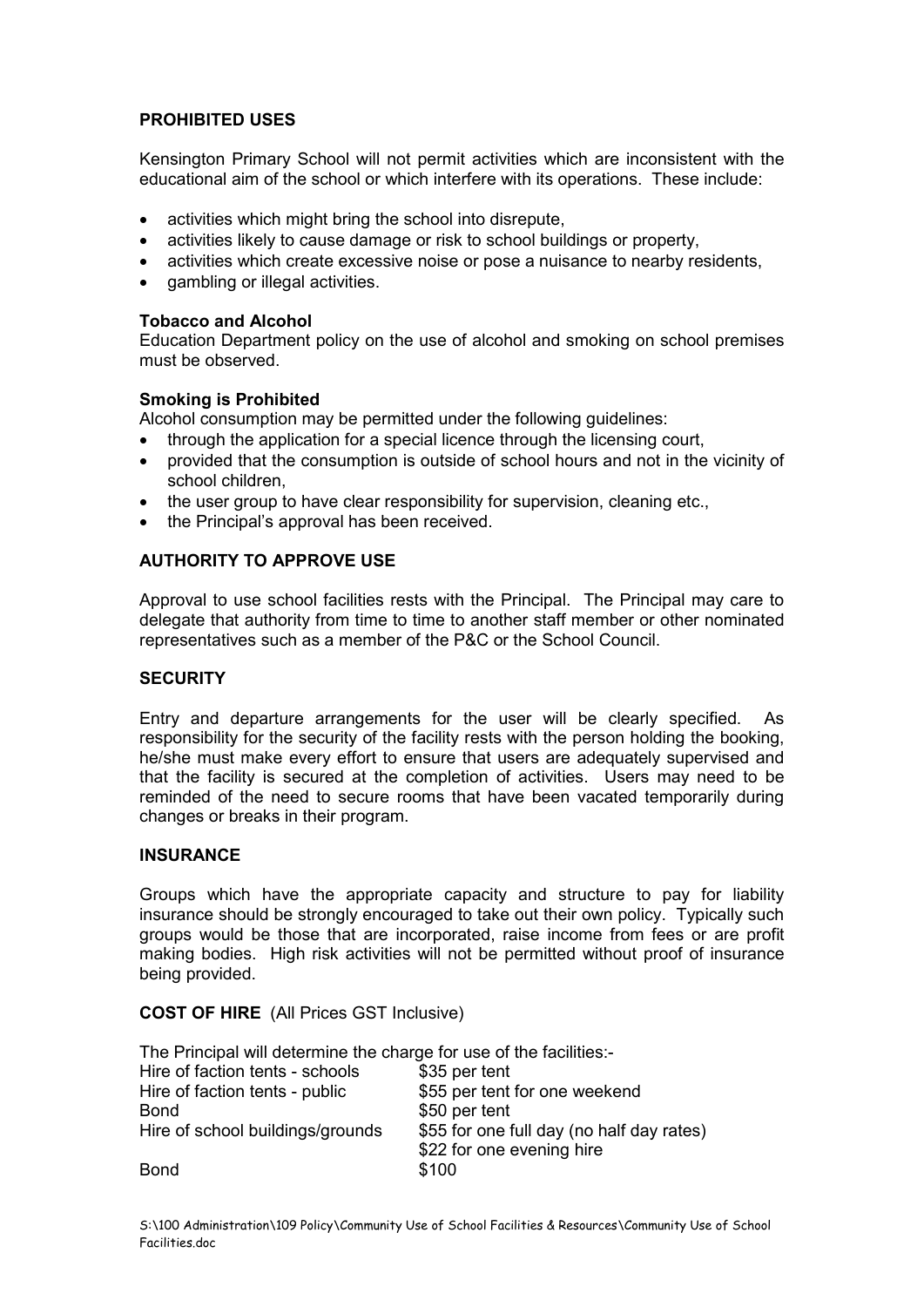Those organisations that provide a service of direct benefit to the school, such as Neighbourhood Watch, Safety House, the P&C Association will be considered as fee exempt.

### **Non profit or charitable community service organisations**

To maintain consistency and avoid accusations of discrimination by parties as to who is/is not charged, all people wishing to utilize school facilities other than those mentioned above will incur the above costs.

### **BOND**

In setting a bond, factors considered include:

- accidental or wilful damage to property
- expensive or easily damaged equipment being hire out
- security call out in the event that the hirer has failed to secure the premises and/or reset the alarm
- stock damage or loss, including foodstuff in the school's refrigerators
- cleaning in excess of the hire agreement.

### **CHECKLIST FOR PRINCIPALS AND REGISTRARS**

The Agreement for Use sets down terms and conditions for use of school facilities. These should be made clear to potential users when arrangements for use are being made. The following checklist has been devised as a ready reference guide for Principals, Registrars or persons nominated by the Principal to manage community use of school facilities. It provides reminders and prompts and is intended to act only as a guide. When determining use arrangements the following questions could be considered:-

- Is the proposed use in line with school policy?
- Does the user group meet school policy with regard to issues like supervision, known to the school, local group, past history of use, etc?
- Will the group be fee paying?
- Has a hire charge been set/agreed to?
- Has an Agreement for Use form been completed? (every user group)
- Has the user group been informed about rules governing use?
- Does the group have special furniture needs?
- Should the group be providing their own insurance?
- Have keys/security arrangements been negotiated?
- Have cleaning requirements been negotiated?
- Have issues about bonds, fees payment and review of fees been negotiated?
- Have relevant school personnel been consulted about the proposed use?
- Has use of toilet facilities been arranged?
- Have the facilities to be used been inspected and their condition agreed?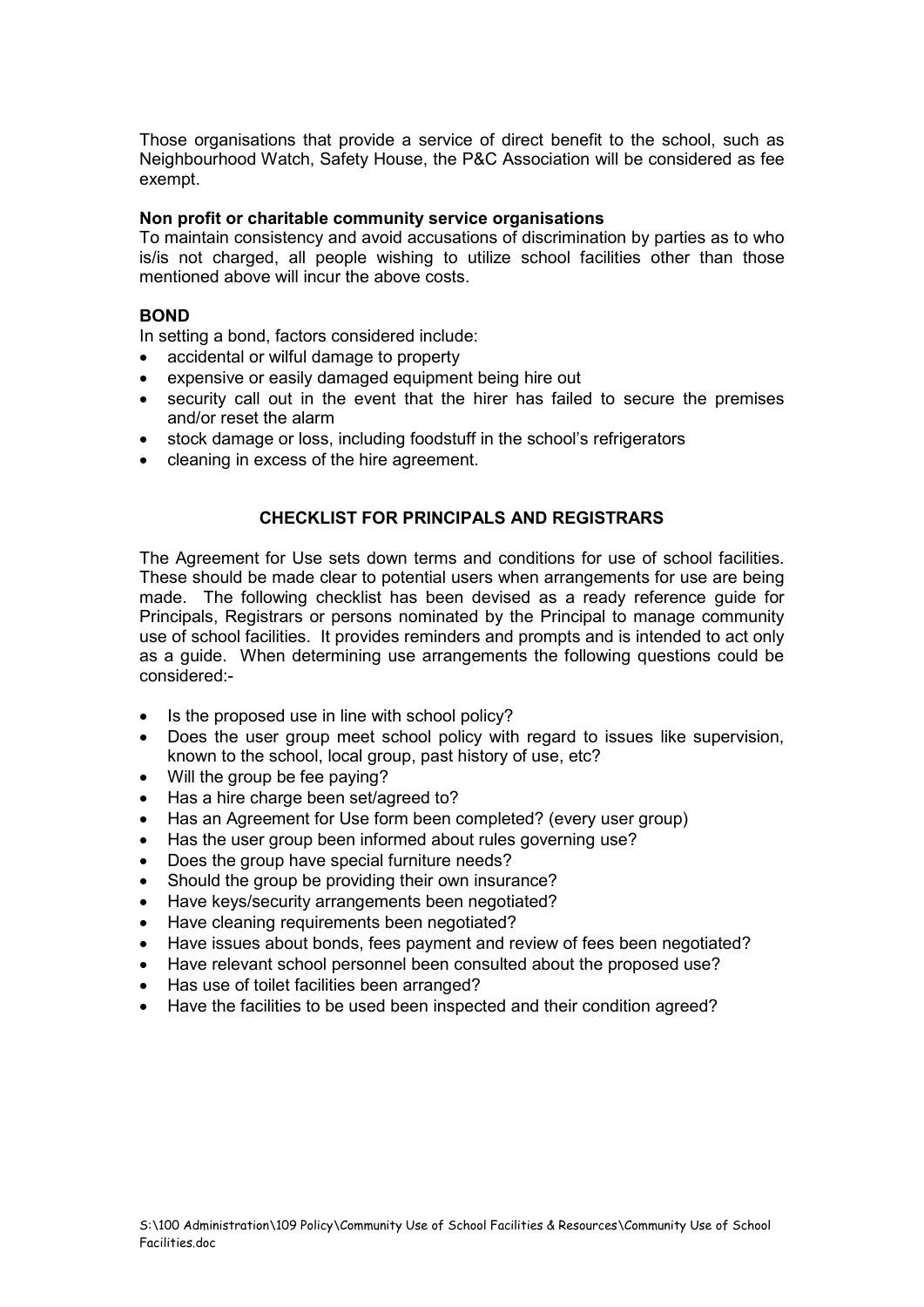### **CHECKLIST/GUIDELINES FOR USERS**

Users of school facilities agree to abide by the terms and conditions set down for use when they sign the Agreement for Use form. When formulating rules the following items could be considered for inclusion:-

|           | Keys:                                        | deposit<br>contact person nominated<br>time specified for return                                       |
|-----------|----------------------------------------------|--------------------------------------------------------------------------------------------------------|
| ٠         | Lights/Heaters:                              | responsibility for turning on/off                                                                      |
| $\bullet$ | Cleaning/Rubbish Removal:                    | particular requirements                                                                                |
| $\bullet$ | Leaving Areas as Found:                      | movement of furniture from other areas<br>care to be taken when moving furniture                       |
|           | Times of Access:                             | Rules about Alcohol and Tobacco<br>Rules about Clothing/Footwear for Use of<br><b>Particular Areas</b> |
|           | <b>Special Rules for Particular Areas:</b>   | consumption of food or drinks<br>care of floor surfaces eg: no paints on carpet                        |
| $\bullet$ | Storage:                                     | available<br>need for user to provide own                                                              |
| $\bullet$ | Use of Telephones:                           | availability<br>specified phone for emergency use                                                      |
|           | <b>Emergency Procedures:</b>                 | evacuation procedures<br>person to contact in case of emergency                                        |
|           | Parking:                                     | areas available<br>areas in which parking is prohibited                                                |
|           | Security:                                    | alarm routines<br>security lighting activation<br>bond in case of call out                             |
| $\bullet$ | Photocopier Use:                             | availability/conditions                                                                                |
|           | Supervision of children accompanying adults: | responsibility for activities of accompanying                                                          |

adults/children

• Materials/Equipment Which is Out of Bounds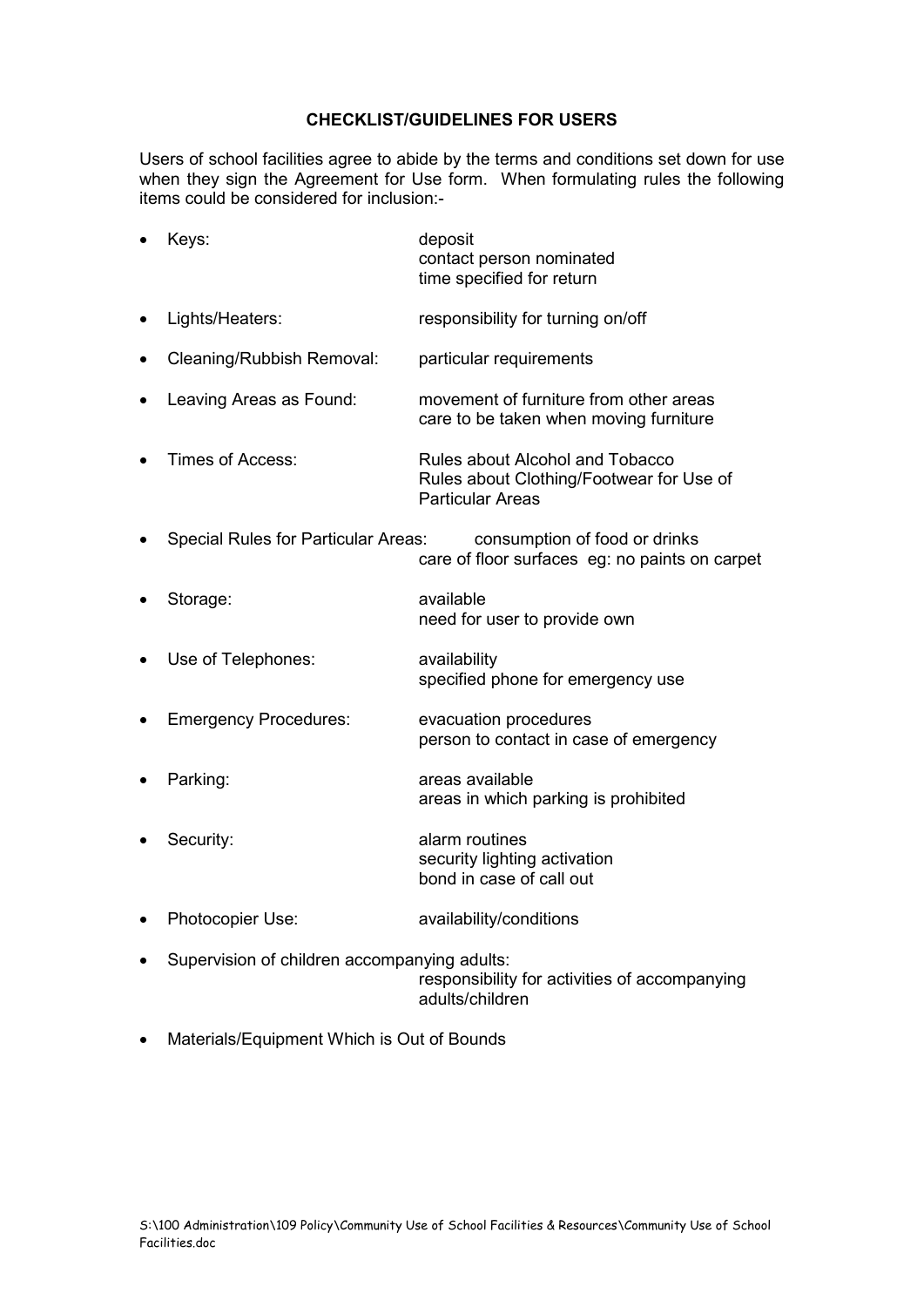# LICENCE FOR USE OF PROPERTY VESTED IN THE MINISTER FOR EDUCATION

*(Section 218 of the School Education Act 1999)* 

This Licence is made on (day/month/year)

BETWEEN:…………………………………………………………………………….

(the "Principal") for and on behalf of THE MINISTER FOR EDUCATION

AND…………………………………………………………………………………….

(the "User")

### **DEFINITIONS**

1. In this Licence

"Equipment" means (write full description of equipment to be used -if nil write nil)

"Premises" means (write full description of the premises to be used and define by reference to a plan if this is helpful)

"Principal" means the person occupying the position of the principal of the **School** 

"School" means (write full name of school being used)

"Act" means the School Education Act 1999

### **GRANT OF LICENCE**

2. The Principal grants to the User a licence under section 218 of the Act for the use of the Premises and Equipment for (write accurate description of activity) and for no other purpose. This licence is not transferable.

### **DURATION OF USE**

3. This Licence commences on ………………………………….. (date of commencement) and terminates on ………………………………………………. (date of termination).

The User may use the premises and equipment on (write times and days and hours on which the Premises and/or the Equipment are to be used.)

### **FEES**

4. The User must pay to the Principal (write amount of fee \$…………………… for the use of the Premises and Equipment for the duration of this Licence.

As security for the performance the User's obligations under this Licence including but not limited to the cost of repair or replacement of the Premises, the Equipment and stock (including food stock in the canteen), call out to security alarms and replacement of locks and keys in the event of lost keys the User must pay a deposit of (write amount of deposit) \$...................................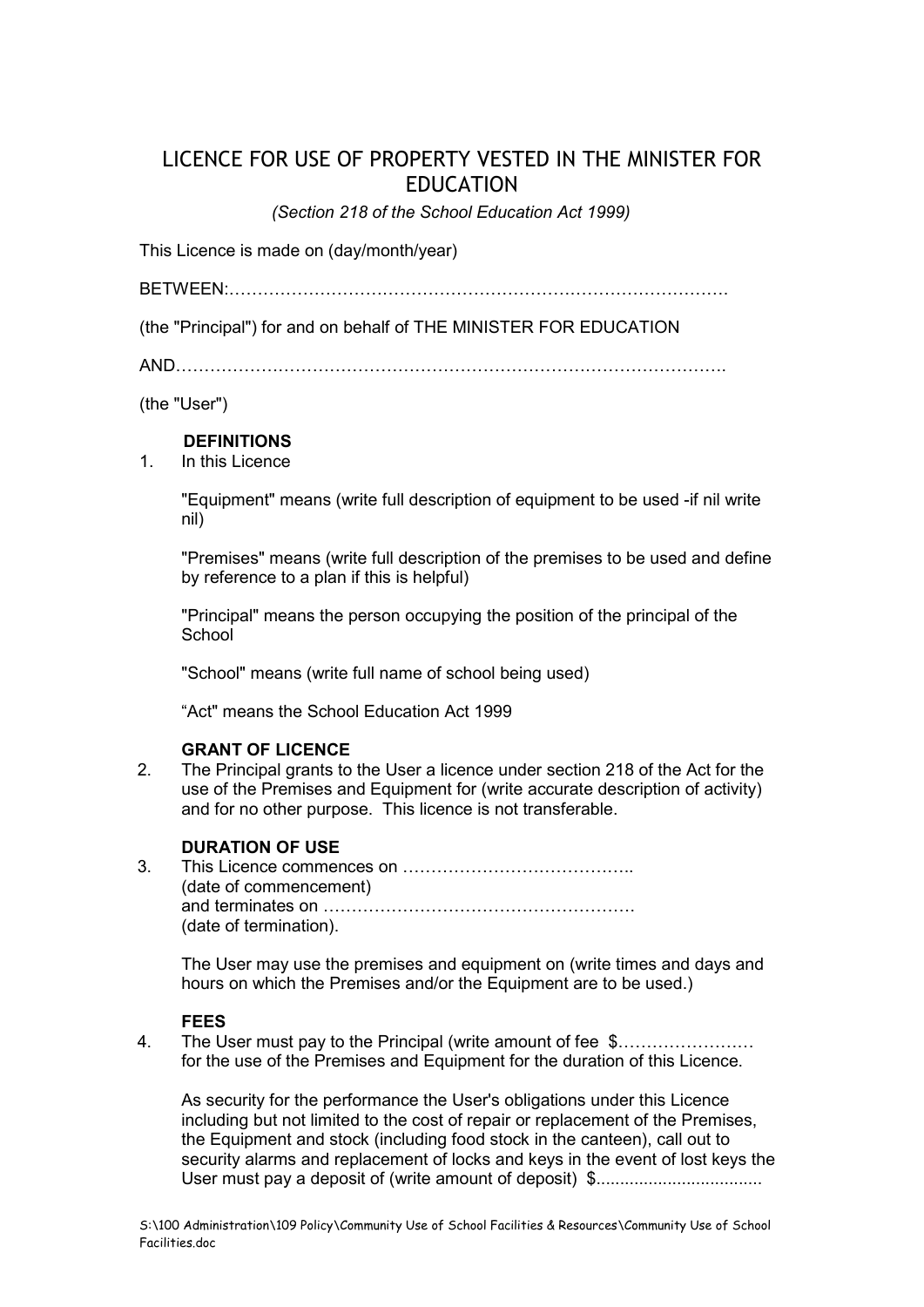to the Principal. The deposit will be refunded on the date of termination of this Licence provided the Premises and Equipment have been left in a satisfactory condition. Payments of fees and deposit are to be made to the Principal of the School.

### **INDEMNITY**

- 5. The User indemnifies the Principal, the Minister for Education and all employees of the Minister for Education against all actions, suits, claims, demands, proceedings, losses, damages, compensation, costs (including solicitor and client costs), in respect of:
	- (a) any personal injury occurring on the Premises or elsewhere on the grounds of the School arising directly or indirectly from the use of the Premises or the Equipment by the User or occurring elsewhere arising from the use of the Equipment by the User; or damage to the Premises, the Equipment or any other property of the Minister for Education or any other person arising directly or indirectly from the use of the Premises or Equipment by the User.

### **INSURANCE**

6. The User has/does not have liability insurance coverage of at least \$2m which names the Minister for Education as an additional named insured (strike out whichever is not applicable). If an insurance policy is held details of the insurance policy are recorded below:

Date of Expiry: .....................................................................................................................

## **CONDITIONS OF USE**

7. The User acknowledges being bound by the Act and all Regulations made under it and agrees to be bound by the Conditions of Use attached to this Licence.

## **MANAGEMENT COMMITTEE**

8. A Management Committee or other appropriate management structure may be formed to administer daily business associated with the agreed use of the Premises and Equipment and where appropriate advise the Principal and the User on any disputes arising between them and recommend ways of resolving any such dispute.

 Where a Management Committee has been formed the names of the Committee members and the interests they represent are recorded below.

............................................................................................................................................ ............................................................................................................................................ ............................................................................................................................................ ............................................................................................................................................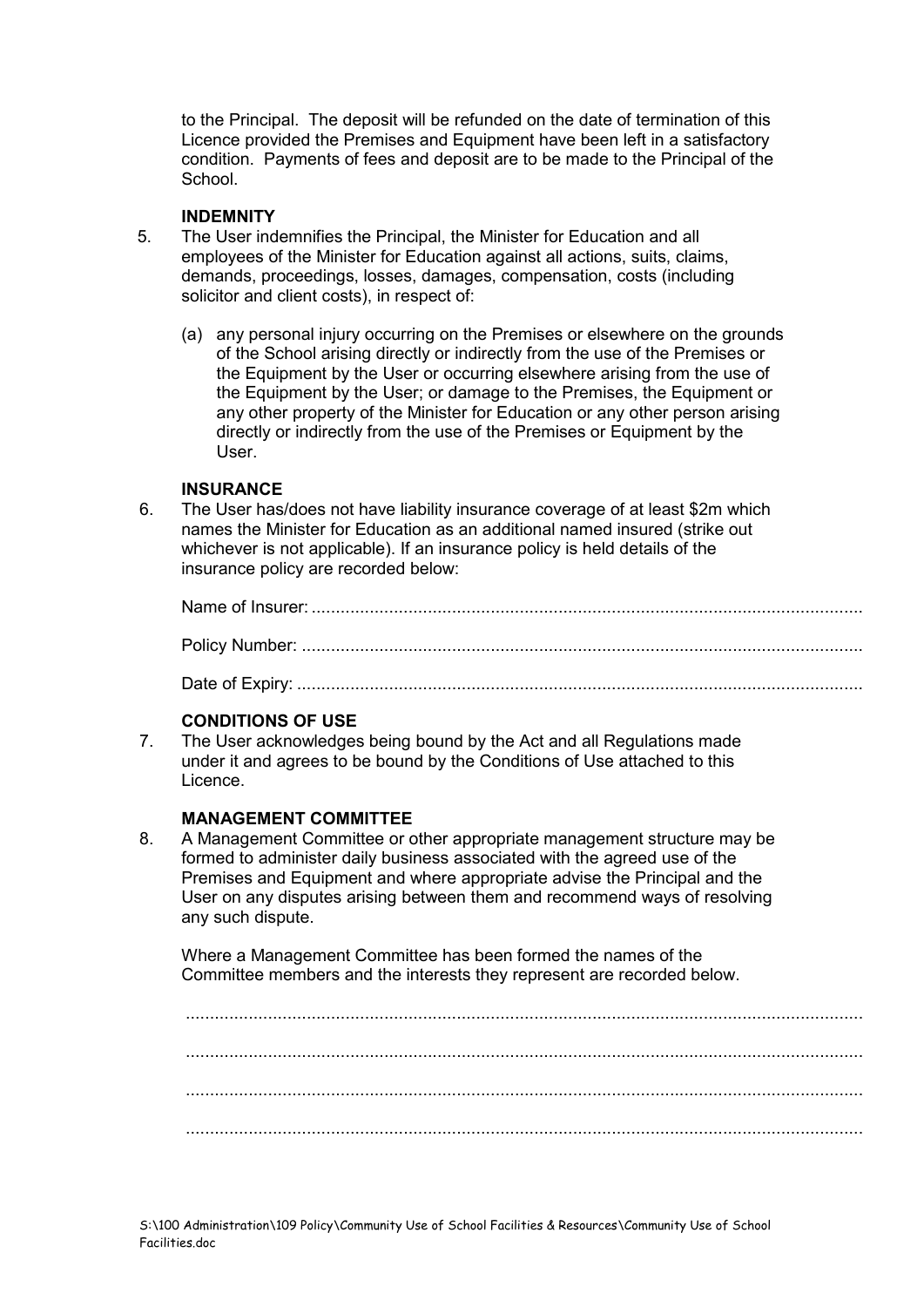### **TERMINATION AND SUSPENSION**

- 9. (a) The Principal may suspend this Licence during any period:
	- (i) when any part of the Premises is urgently required to provide accommodation for students or the public as a result of an emergency or disaster; or
	- (ii) when any part of the Premises is required for the purposes of a federal, state or local government election or referendum.
	- (b) The Principal may terminate this Licence on one week's notice if the User significantly or repeatedly breaches any condition of this Licence, the Act, any regulations made under it or the Conditions of Use attached to this Licence.
	- (c) The User may request the termination of this Licence at any time by giving the Principal one week's notice in writing. The Principal will then terminate this Licence and make any appropriate adjustment of the fees and refund of the deposit but this Clause does not prejudice any liability the User may have arising from any prior breach of the User's obligations under this Licence or under the indemnity .
	- (d) If either party is aggrieved about matters of access or breach or termination of this Licence the parties will follow the grievance procedures set down in the Policy and Guidelines for Community Use of School Facilities.

### **SIGNED**

| (Principal)                                                                                                                      | (Witness) |
|----------------------------------------------------------------------------------------------------------------------------------|-----------|
| (person responsible for User)                                                                                                    | (Witness) |
| Person responsible for turning off electrical equipment, securing the premises<br>and leaving them in a neat and tidy condition: |           |

Name................................................................................................................................... Address ...............................................................................................................................

Telephone............................................................................................................................

### **CONDITIONS OF USE**

The User agrees:

- (a) to use the Premises and Equipment only on the dates and at the times specified in the Licence;
- (b) not to interfere in any way with the operation of the School, with records, materials or equipment of the School, with its staff or students and in particular not to use any machinery or equipment other than the Equipment;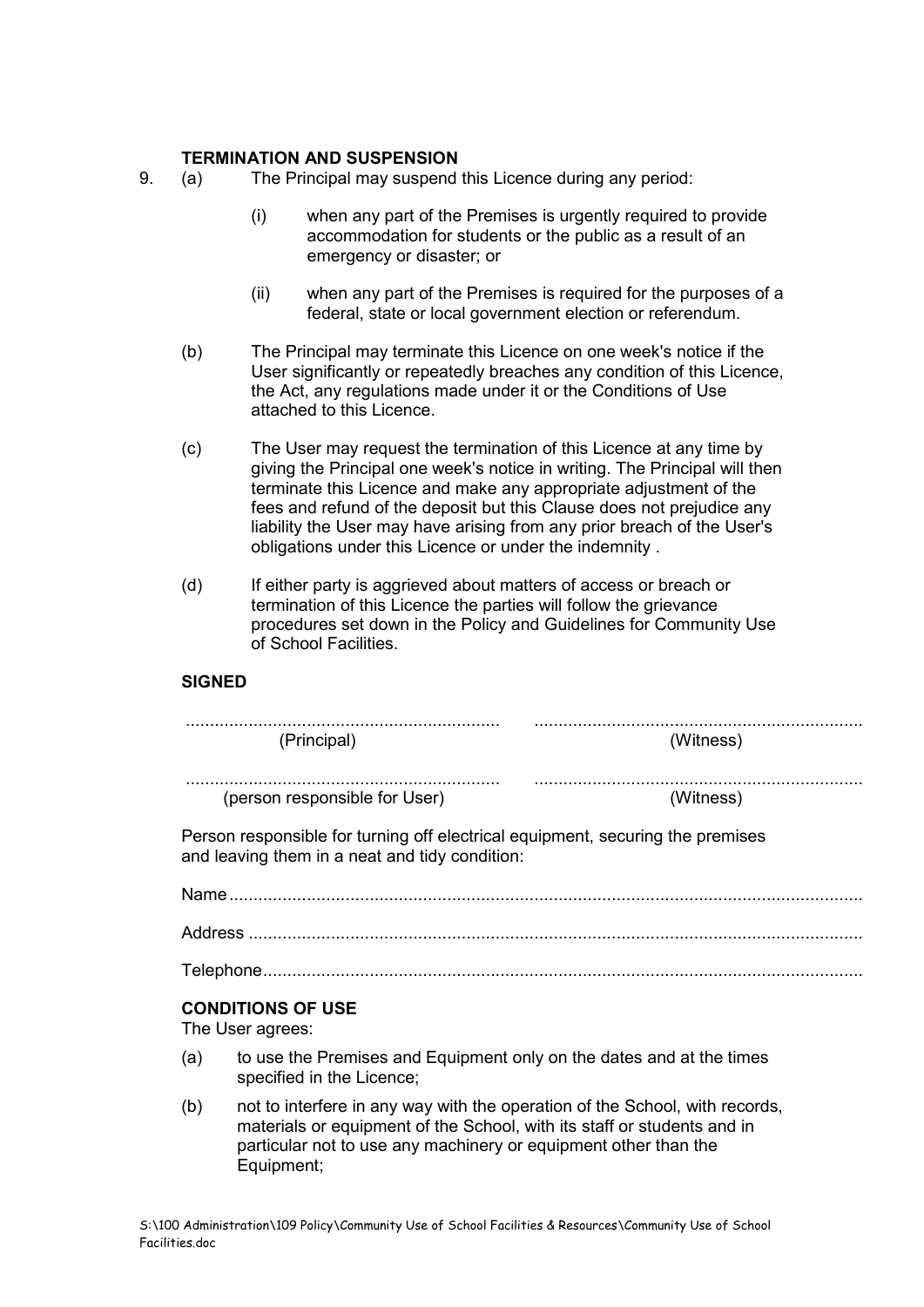- (c) not to remove the Equipment or any part of it or any other property of the Minister from the Premises and to ensure that the Equipment and any other property of the Minister are left as found;
- (d) to permit the Principal to use the bond towards meeting the costs of repair or replacement of the Premises, the Equipment and stock (including food stock in the canteen), call out to security alarms and replacement of locks and keys in the event of loss or theft.
- (e) not to make or permit any structural alteration, including the attaching of nails, screws or other fastenings to walls or fittings, to the Premises or any other property of the Minister;
- (f) to comply with any request by the Principal and with all laws and departmental policy concerning the use of the Premises and Equipment including, without limitation, regulations which prohibit smoking on the Premises and laws relating to the sale or consumption of alcohol;
- (g) to produce on request evidence of the User's ability and qualifications to supervise activities, on the Premises, and/or Equipment, which may result in risk of injury;
- (h) not to permit any alcohol to be brought upon or remain on the Premises or the School grounds without permission from the Principal and to comply with regulations regarding alcohol on school premises;
- (i) to ensure that no illegal activity is carried out upon the Premises by persons on the Premises with the User's knowledge;
- (j) to leave the Premises and any toilets or other parts of the school buildings and all routes of access and exit used by the User in a clean and tidy condition;
- (k) to ensure appropriate supervision of and accept responsibility for the behaviour of persons using the Premises or Equipment with the User's knowledge;
- (l) to allow the Principal or any nominee to enter the Premises at any time to inspect the Premises and Equipment and to make any repairs the Principal deems necessary;
- (m) to vacate the Premises on or before the authorised time on the day of use and to lock up and secure the Premises after use;
- (n) not to have keys duplicated and not to pass any keys to third parties;
- (o) to use only the Premises and Equipment specified in the Licence;
- (p) to repair or make full restitution to the Principal's satisfaction for any damage to the Premises, the Equipment or other property of the Minister for Education;
- (q) to cease use of Premises or Equipment found to be unsafe and to notify the Principal by phone before the beginning of classes on the next school day and then in writing;
- (r) to notify the Principal immediately in writing of any injury to any person during use of the Premises or Equipment and to provide such statements from witnesses and the injured person as the Principal may require;
- (s) to comply with obligations of the Copyright Act;